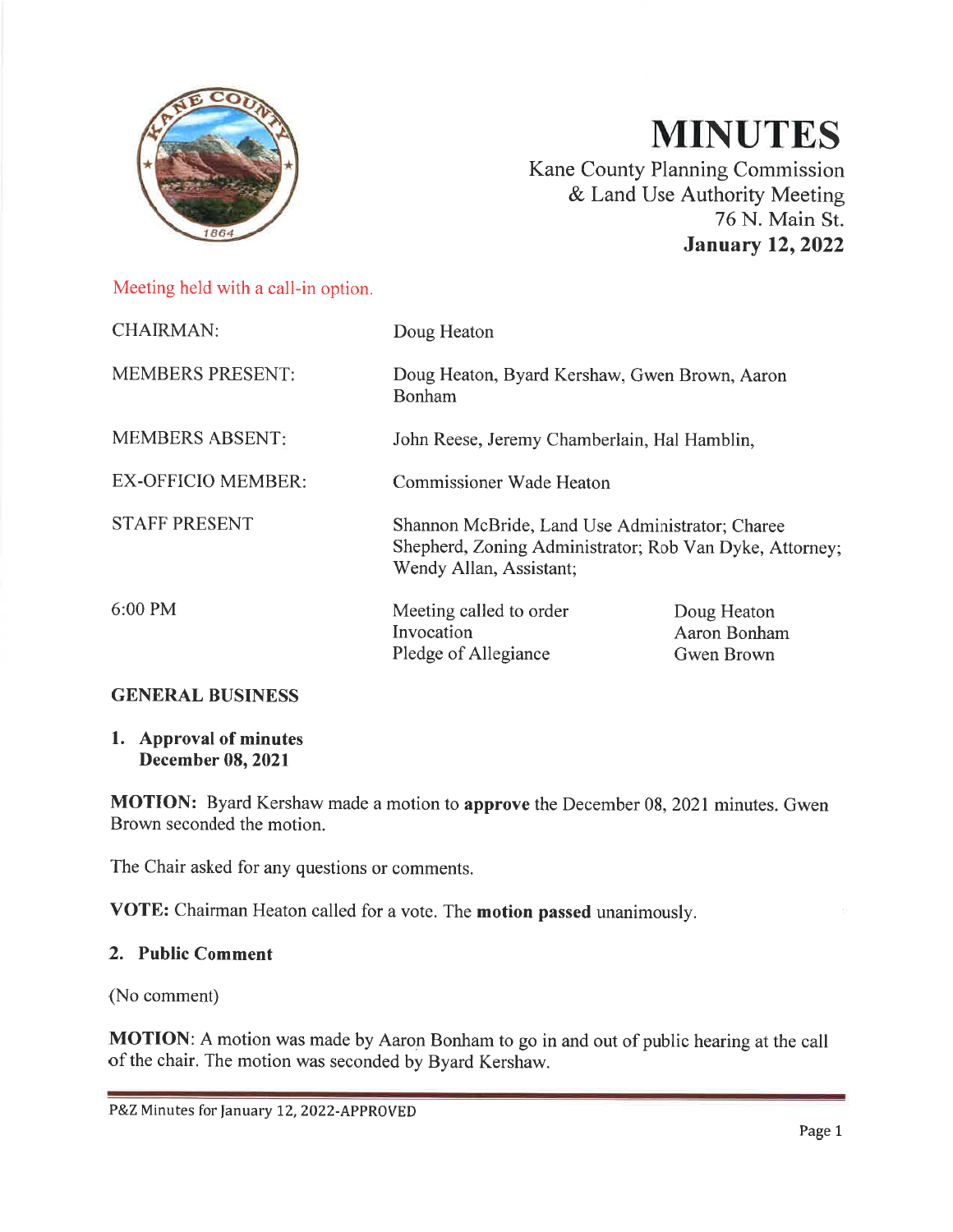**VOTE:** The Chair called for the question and the **motion passed** unanimously.

#### 3. Public Hearing – Zone Change/Ordinance 2022-4: Johnson An application for a zone change from Agricultural  $(AG)$  to Commercial 2 (C-2) for parcel 3-5-33-2 and a portion of parcel 4-5-4-2 totaling 104.48 acres, near Eight Mile Gap Road. Submitted by Iron Rock Group, holding power of attorney.

Tom Avant and Chris Heaton with Iron Rock Group presented the project. The applicant would like to move the parcel line and zone the newly defined 104 acres C-2. They plan to put in tiny cabins. There is a lot of blue clay in the area that limits where they can build and put their septic. They want to put the cabins in the trees and they need a larger area to allow them to put in a septic. Robert (Bob) Johnson does not want the range area developed. The commercial parcel would run about 400-500 feet south from the highway. They plan to access the cabins from Boulder Bluff Blvd. and/or Panorama Ave. There are already turn lanes on Highway 89 in that area.

Charee showed a map of the surrounding zones. This parcel borders against some commercial lots as well as some lots in Sunflower Estates and Vermillion Cliffs Estates.

The applicant is requesting C-2 to eliminate the need for a conditional use permit for a hotel/motel. Chairman Heaton reminded the P&Z that they are not permitting a business but all the uses in the C-2 zone.

Chairman Heaton called the commission into public hearing.

Cindy Romrell: She questioned what road would be used for access. She also questioned how many cabins and when they would start construction.

Jon Lauderbaugh: He questioned the maximum number of cabins allowed. He is concerned about what could go in the C-2 zone if they do not build out. He expressed concern about increased traffic and light pollution. He is worried that they will sell or lease some of the property for commercial development.

Jeff Roth: He owns Dark Sky RV Park. He does not feel that this should be zoned C-2 because of the allowed uses. He is concerned the roads are not wide enough to support more traffic. He is also concerned about noise and light pollution

Ken Hodson: He lives in Vermilion Cliffs, 300 feet from this project. He is concerned about rezoning 105 acres. He is worried about all the uses allowed in the C-2 zone. He talked about the narrow roads. He stated he would be okay with C-1.

Ally Route: She lives on Eight Mile Gap Road. She is concerned about light pollution. She bought property in the area because of the night skies. She opposes the C-2 zone. Traffic is an issue. She feels that last month's decisions should set a precedence.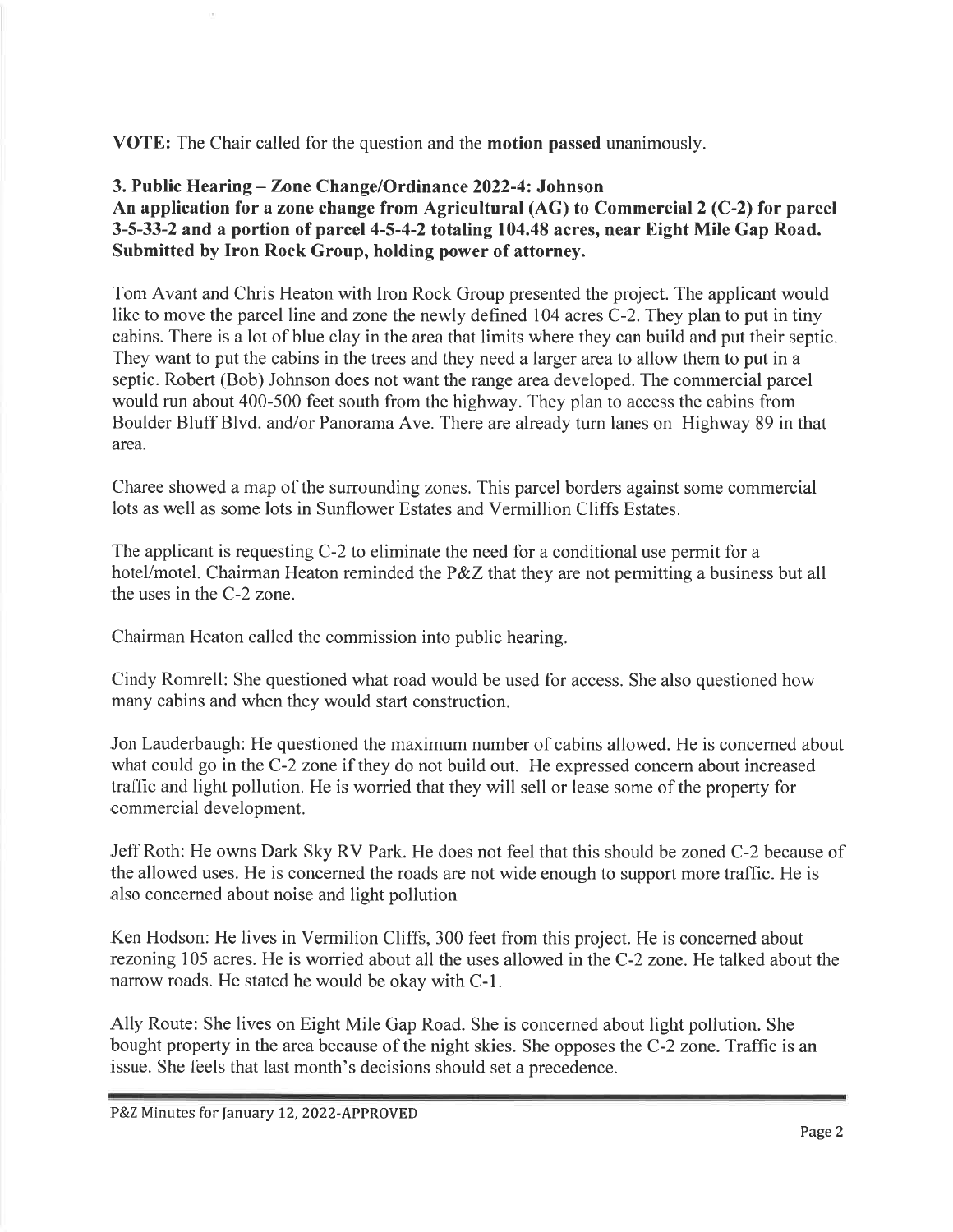Dave Jones: He lives in Palomar Estates. He is concerned about light pollution. He wants to know how many cabins. He is worried about what else will be put on this parcel.

Matt Fisher. He lives on Palomar Lane. He is worried about the uses allowed in the C-2 zone. He is also worried about noise pollution and water consumption. He stated that property rights do not end at the property line as pollutions of all kinds travel beyond the property line. He is concerned about growth changing the quality and fabric of the community. He stated that more transient populations coming through the area is not beneficial to the town.

Peggy Stone: She agreed with all that has been said. She indicated that 600 feet from Highway 89 is not next to the highway. She feels there needs to be a tighter limit on commercial zoning.

Gayle Dvorak: She questioned if the county will be putting in a frontage road in the near future. (Tom informed her that the traffic will be entering the project from Boulder Bluff and Panorama.)

Larry Crutchfield: He is opposed to this project. He is opposed to AG property being converted to any commercial use. This rezoning would allow for a big box store to come in. The county does not have a lighting ordinance and commercial in this area will affect the night skies.

Amy Auffeld: She lives on Eight Mile Gap road. She is concerned about traffic entering the highway from Eight Mile Gap Road and wonders if there are plans for a traffic light or round about at that intersection.

Chairman Heaton called the commission out of public hearing

Tom stated that the applicant has agreed to grant an easement to the county to tie Mountain View to Boulder Bluff Boulevard. The first phase of the project will include 7 cabins. They have not decided on a final total. They are trying to place the cabins in the trees so as to not be seen by others.

Tom requested that the P&Z consider rezoning this parcel to C-1 instead of C-2. All of the concerns that have been expressed will be governed under a CUP that would be required under the C-1 zone. Phase one would access off of Boulder Bluff but future phases would access off of Eight Mile Gap Road.

Shannon explained that a conditional use permit (CUP) is used to mitigate concerns in the area. The CUP addresses lighting/dark sky, road and access safety, scenery and landscaping, etc. Feasibility letters are required from affected entities. There are 28 items in ordinance that will be addressed in the CUP.

Gwen requested a comparison of the uses in the C-1 and the C-2 zone. Doug reminded the applicant that the P&Z is not approving a project. They are approving a zone. Gwen stressed that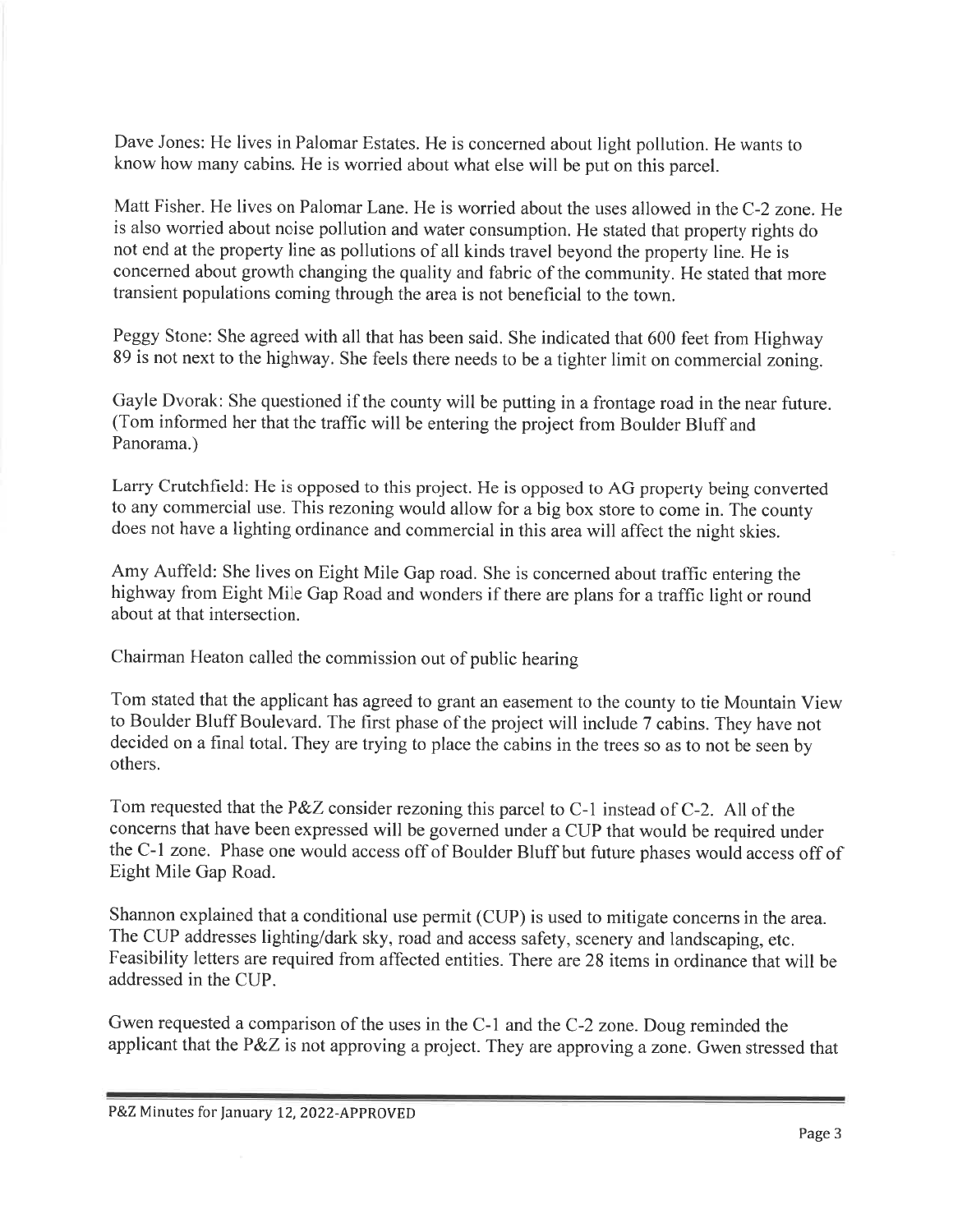there is not a lot of difference in the uses between C-1 and C-2. Gwen implored the P&Z to look at the big picture and what could be developed down the road.

Danny Johnson (applicant) stressed that they want to preserve the dark sky in the area. He does not feel that 7 units will have much of an impact on the area. Matt Johnson (applicant) stressed that this is family land and they do not want the land parceled and sold off.

MOTION: Aaron Bonham made a motion to modify the zone change request from C-2 to C-1. Byard Kershaw seconded the motion.

VOTE: Chairman Heaton called for the question. Byard and Aaron voted aye. Gwen opposed. The **motion passed** to consider C-1 zoning.

Chairman Heaton called the commission into public hearing on the C-1 zone.

Jon Lauderbaugh: He is still concerned about the size of the total number of cabins. The applicant presented the idea of phases.

Chairman Heaton stressed that the P&Z is not approving a project; they are approving a zone.

Ken Hodson: The access on Panorama is too narrow for increased traffic. Access would be better served off of the old highway.

All Route: She is concerned about allowing the applicant to change what zone they are applying for.

Larry Crutchfield: He is opposed to a C-1 zone. He stated that there is already property in the area designated commercial. This zone change will have long term effects on the neighbors and surrounding community.

Matthew Fisher: He is opposed to the C-1 zone. Lighting is already a problem in the area. Potential uses in the commercial zones will contribute to that problem.

Danny Johnson (applicant): There is a Garkane substation on the parcel. Garkane is planning to expand their footprint. Commercial zoning makes sense due to the fact that the parcel abuts storage units and Highway 89, with a hair salon in the area and other commercial zoning across the highway.

Jeff Roth: He is against the C-1 zone because the county does not enforce a dark sky ordinance.

Dianna Zimmerer: She lives in Vermilion Cliffs. She is opposed to this for the same reasons that have been stated. She questioned why the applicant needs to rezone more than just the footprint of the project.

Dave Jones: He agreed that it would be best to rezone just a small area for the cabins.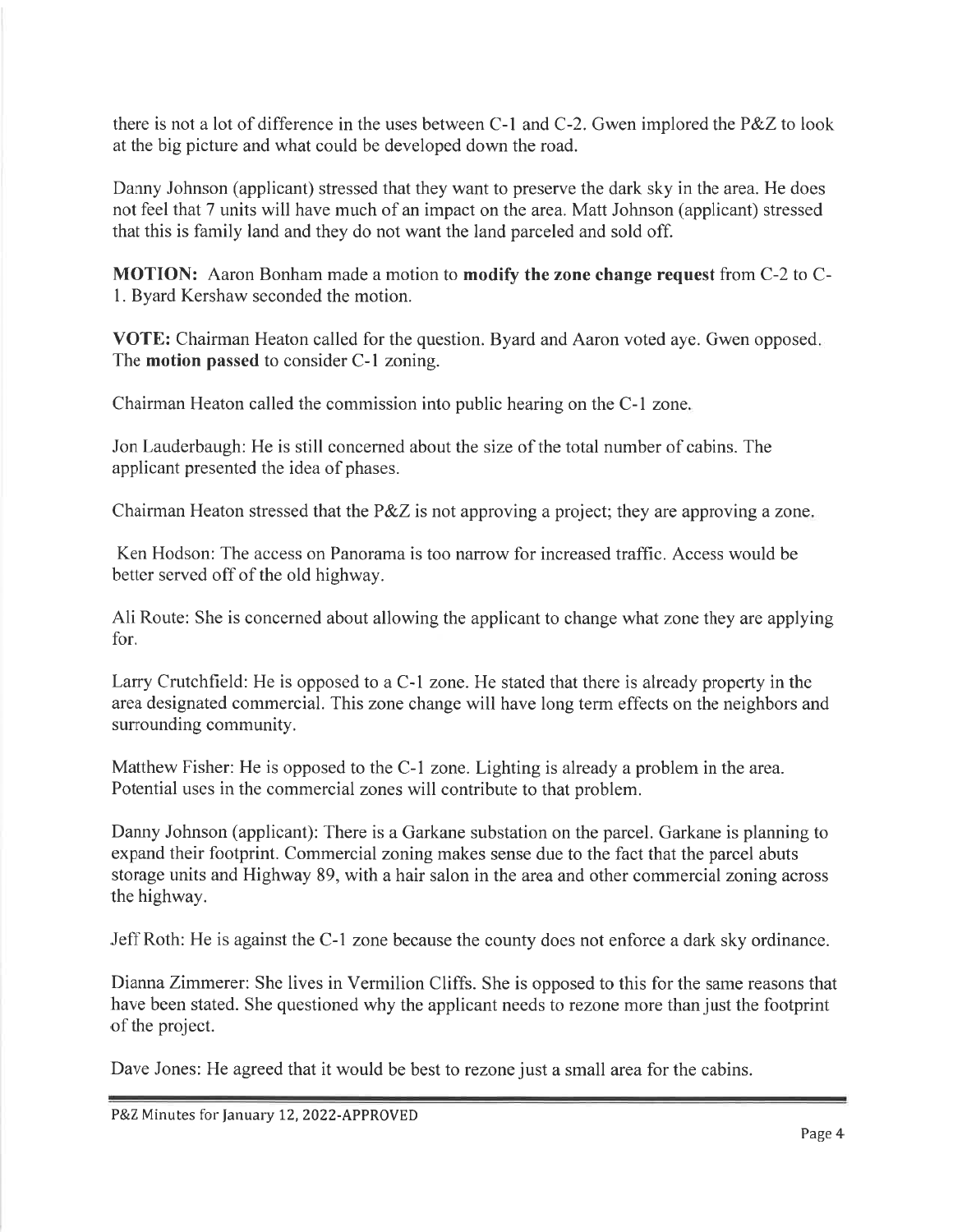Bob Johnson (applicant): The reason for the number of acres was solely to square up the property. He understands the concerns. He plans to keep most of the land agricultural and run his cattle on the land.

Mark Romrell: He lives on Panorama Ave. He chose to live there because of the secluded area. He is opposed to this zone change.

Chairman Heaton called the commission out of public hearing

Commissioner Heaton stressed that the public can always contact a P&Z member or commissioner to express their voice on a conditional use permit. Rob clarified that on legislative items (zone changes) the P&Z can speak with whoever they would like. On Administrative items, such as a CUP, the P&Z cannot seek information on their own. Input on administrative items should be directed to Shannon and she will disseminate it to the commission.

Tom addressed the public questions, pointing out that a third of the area in this project contains blue clay and cannot be developed. Chris stressed that there is commercial property in the area and highway frontage along the whole parcel. They are trying to avoid spot zoning.

MOTION: Aaron Bonham made a motion to recommend approving the zone change for parcel 3-5-33-2 & a portion of parcel 4-5-4-2 from AG to  $C-1$  & Ordinance O-2022-4 to the County Commission based on the facts and findings as documented in the staff report. Byard Kershaw seconded the motion.

Gwen feels that this is too big of a parcel to rezone commercial. They say they do not plan to sell but that can change at any time. Aaron feels that this is a good fit because of the highway frontage with commercial already in the area.

VOTE: Chairman Heaton called for the question. Byard Kershaw and Aaron Bonham voted aye. Gwen voted no. Motion to recommend approval of C-1 zoning passed.

# **FACTS & FINDINGS:**

- Parcel 3-5-33-2 & a portion of parcel 4-5-4-2 meet the requirements to be zoned C-2. The parcels are currently zoned AG.
- Upon approval of the zone change a parcel line adjustment will be recorded and parcel 3-5-33-2 and the said portion of parcel 4-5-4-2 will both become parcel 3-5-33-2
- The applicant requests the parcels be zoned C-2 which requires a zone change.
- If the zone change is approved all uses contained in the C-2 uses table will be allowed.
- Surrounding parcels are zoned C-2, C-1, AG, R-2 and R-1.  $\bullet$
- The parcel currently gains access off of 8 Mile Gap Road.  $\bullet$
- All property owners within 500 ft. of this parcel have been mailed a public notice. A sign  $\bullet$ has been posted near the parcel, and notice was posted on public websites. We have received some phone calls and emails with concerns regarding this zone change.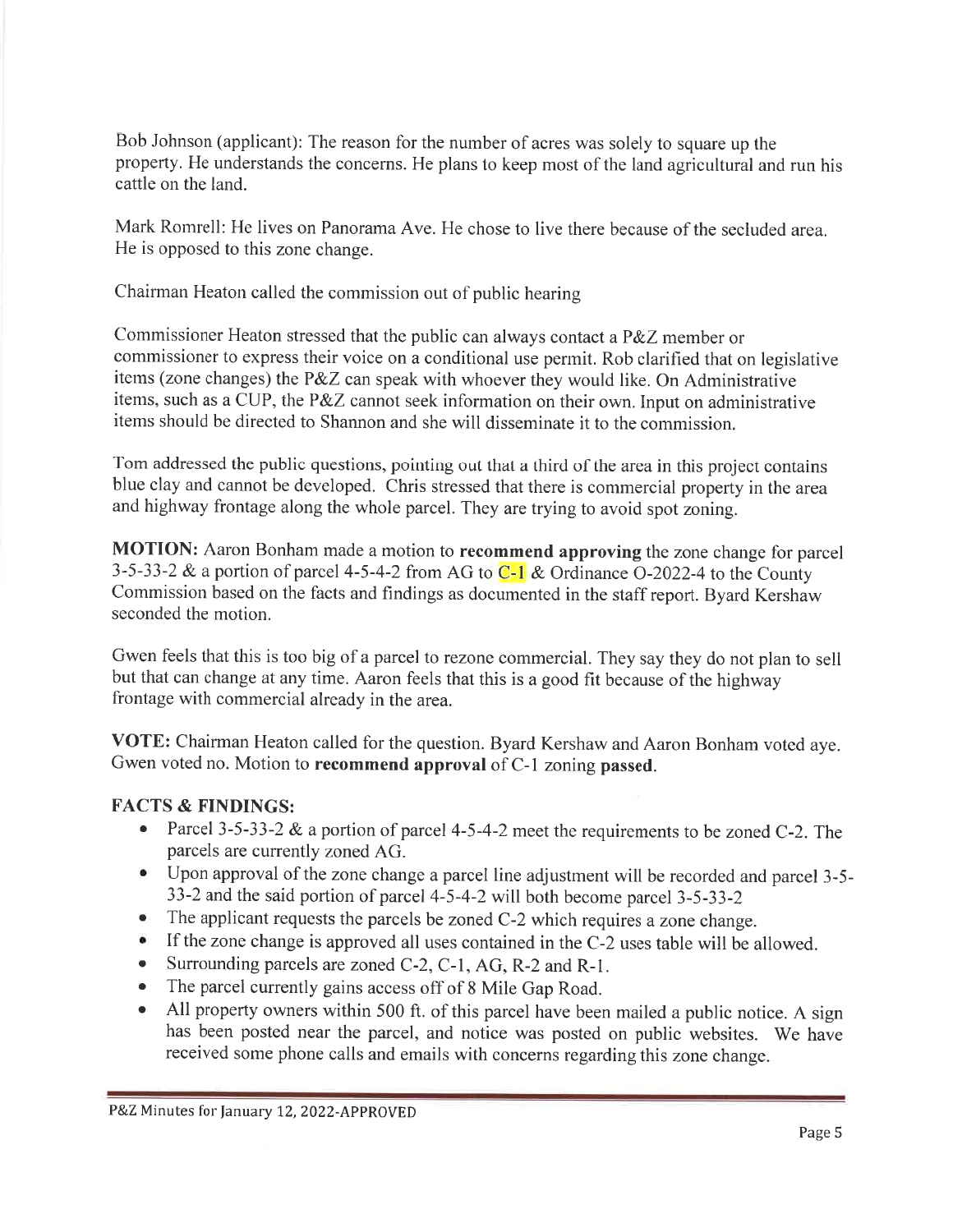- 9-5A-1: PURPOSE: To preserve appropriate areas for permanent and temporary agricultural and open space areas as defined herein. Uses normally and necessarily related to agriculture are permitted as set forth in the use matrix below and uses adverse to the continuance of agricultural activity are discouraged in general and specifically prohibited only as set forth herein. (Ord. 2013-5, 8-12-2013, eff. 8-27-2013)
- 9-7B-1: PURPOSE: The purpose of the C-2 Zone is to provide for heavy commercial areas not appropriate near or in Residential Zones to meet larger commercial uses. (Ord. 2013-5, 8-12-2013, eff. 8-27-2013)
- Kane County General Plan, Preamble: Given these basic premises, the Kane County Commission will use this Plan to guide land use decisions for the county. Where decisions regarding property rights versus property values are being made, deference shall be given to property rights. This Plan will assure that present and future residents and visitors to Kane County will be housed under safe, sanitary, and attractive conditions. Land uses in the unincorporated county will reflect the intent of the Commission to expect intensive, urban-scale uses and to provide self-supported basic services without county financial support.
- Kane County General Plan, Industrial and Commercial Land Use: Industrial and  $\bullet$ commercial land uses are usually located at major highway intersections and near established communities. Much of the existing commercial and industrial activity has been annexed into adjacent communities

#### 4. Public Meeting – Conditional Use Permit Amendment: Elohi An application to amend a conditional use permit for Elohi Camp Zion, requesting a larger unit size. Submitted by Keith Sullivan.

Shannon explained that 500 feet is the maximum unit size for a glamping tent. The Conditional Use Permit (CUP) allows the  $P\&Z$  to designate the size limitation and/or permit a larger unit size.

MOTION: Aaron Bonham made a motion to approve the amendment to the conditional use permit application, submitted by Elohi Camp Zion LLC, for an exception to the 500 sq. ft. for the 32 tents structures, increasing the size limit to 774 feet, located on parcel 1-8-10-1. Byard Kershaw seconded the motion.

VOTE: Chairman Heaton called for the question. The vote was **unanimous to approve**.

# **FINDINGS:**

The above application complies with the Kane County Land Use Ordinance, 9-15A-1-6: Conditional Uses and the Kane County Land Use Ordinance 9-5B-6, (Rural-40) and the Rural Zone, (Uses Table); which allows the use of glamp-grounds through a conditional use permit. The CUP has the conditions to mitigate safety issues and must be implemented at the time of the building permit application. No single tent will be over 500 square feet. This glamp-ground is accessed off of the Mineral Springs road, which is a Class B County road.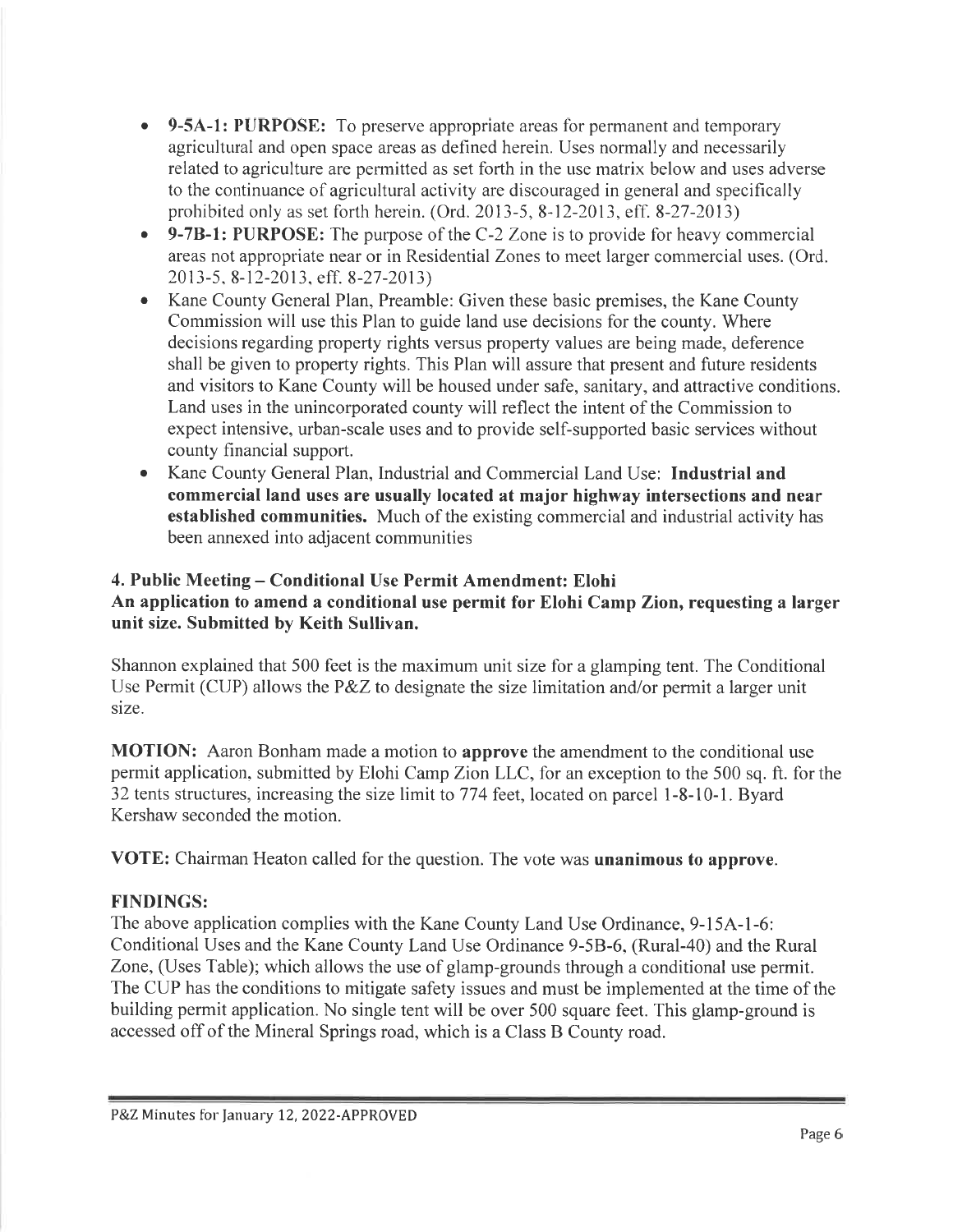Kane County Land Use Ordinance: 9-1-7: DEFINITIONS: (KCLUO): CAMPGROUND: A parcel designated commercial or agricultural with improvements for the occupancy by semipermanent structures providing overnight sleeping accommodations, such as tents, vurts, etc., on a temporary basis; which includes, day use areas, recreation camps, modern camps, semideveloped campgrounds, primitive, and semi-primitive campgrounds as defined in Utah Administrative Code R393-300. Exceptions include rural unimproved subdivisions that can only be used for agricultural purposes as defined in Utah State Code 59-2-50

GLAMPING: Shall be defined in Kane County as a semi-permanent structure placed on a permanent/semi-permanent foundation providing overnight sleeping accommodations.

# **KCLUO: 9-5-3: USES TABLE:**

Campground/glamp-ground with up to 14 sites for the first 10 acres, and an additional 8 sites  $\mathcal{C}$ for each additional 10 acres up to a maximum of 70 sites on 80 acres or more

Cafe, cafeteria, catering establishment, restaurant (not a drive-through)

# **KCLUO: 9-5A-5:**

F. A conditional use permit shall regulate the size of the structure, not including the foundation; to be no larger than five hundred (500) square feet (such as, but not limited to: tents/covered wagons/tee-pees/tree houses/yurts).

# 5. Public Hearing - Lot Joinder: Loth

An application for a lot joinder; joining lots 95 & 114, Church Wells Plat "B" Amended, becoming new lot 95 containing 0.65 acres. Submitted by Iron Rock Group, holding power of attorney.

Tom Avant, Iron Rock Group, explained that they want to join their two lots to allow them to build a garage on the same lot as the cabin.

Chairman Heaton called the commission into public hearing.

# (No Comments)

Chairman Heaton called the commission out of public hearing.

**MOTION:** Gwen Brown made a motion to **approve** the amended subdivision plat for a lot joinder, on behalf of Cynthia Loth, in the Church Wells Subdivision, Block "E", Plat "B" Amended Plat, consisting of lots 95  $&$  114, becoming new lot 95, based on the findings documented in the staff report. Aaron Bonham seconded the motion.

VOTE: Chairman Heaton called for the question. The vote was unanimous to approve.

 $\mathsf{C}^+$ 

 $\overline{C}$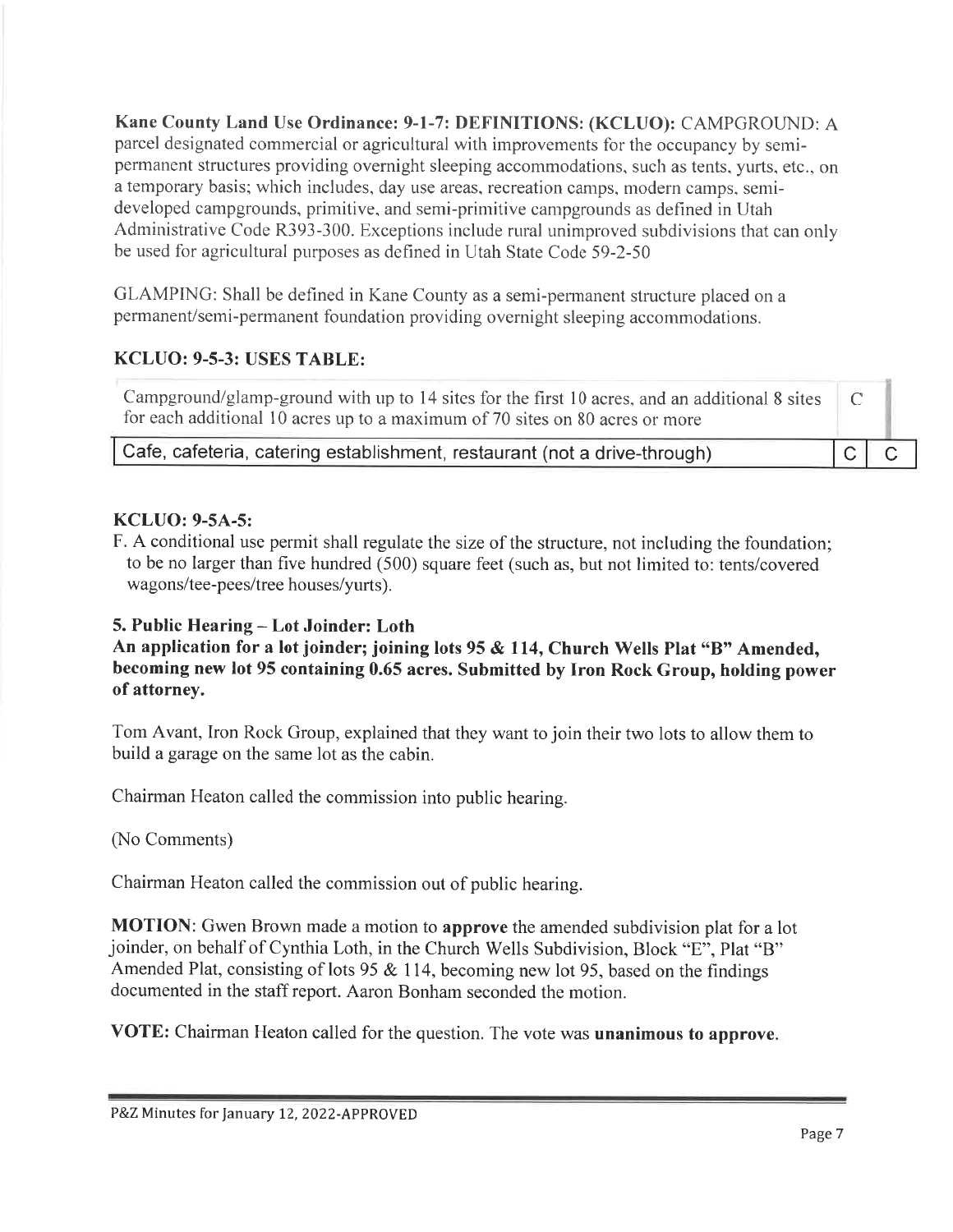**FINDINGS:** Amending (joining) the above stated lots conforms to the standards in the Kane County Land Use Ordinance 9-21E-9 (A-F) and Utah Code Sections §17-27a-201, 202, 206, 208 and §17-27a-608, 609. All requirements have been met. The project has been posted in two public places, and on the county and state websites. Notices were mailed out to all property owners within 500 feet of the project. The new lot will retain the R-1/2 zone. Combining these lots is in compliance with all state and local ordinances.

#### 6. Public Hearing – Rural Unimproved Subdivision: Cluett An application for a rural unimproved subdivision; Kanab Hideouts Ranch RUS, parcel 3-5-31-2B, creating 2 parcels. Submitted by Iron Rock Group, holding power of attorney.

Tom Avant, Iron rock Group, explained that the parcel currently has three homes on the property. By splitting the property, it will bring the applicant into compliance with the current land use ordinance which allows for a maximum of 2 homes on a parcel.

Chairman Heaton called the commission into public hearing.

Gayle Dvorak: She is in favor of this project.

Chairman Heaton called the commission out of public hearing

**MOTION:** Byard Kershaw made a motion to **recommend approval** of the Kanab Hideouts Ranch, Rural Unimproved Subdivision (RUS) on behalf of Torrey & Shellie Cluett, parcel #3-5-31-2B becoming new parcels  $1 \& 2$  to the Kane County Commissioners, based on the findings in the staff report. Aaron Bonham seconded the motion.

VOTE: Chairman Heaton called for the question. The vote was unanimous to recommend approval.

**FACTS & FINDINGS:** The application for a Rural Unimproved Subdivision (RUS) complies with Utah State Code unannotated §17-27a-605 (1), (ab)-(i)-(iv). The Kanab Hideouts Ranch RUS complies with Kane County Land Use Ordinance, Title 9, Chapter 21, Article K, 1-3. All requirements for rights-of-way and EXISTING easements conform to the standards in the Kane County Land Use Ordinance at the time of the application for the RUS process. All notices are in conformance to all standards and notice requirements of  $\S17-27a-202$ . A notice was posted on two public notice boards at the Kane County courthouse, on the Utah State web site, and the Kane County website. This RUS contains 2 new parcels. The surrounding parcels are zoned  $AG.$ 

17-27a-308 (1-3). Land use authority requirements -- Nature of land use decision.

- (1) A land use authority shall apply the plain language of land use regulations.
- (2) If a land use regulation does not plainly restrict a land use application, the land use authority shall interpret and apply the land use regulation to favor the land use application.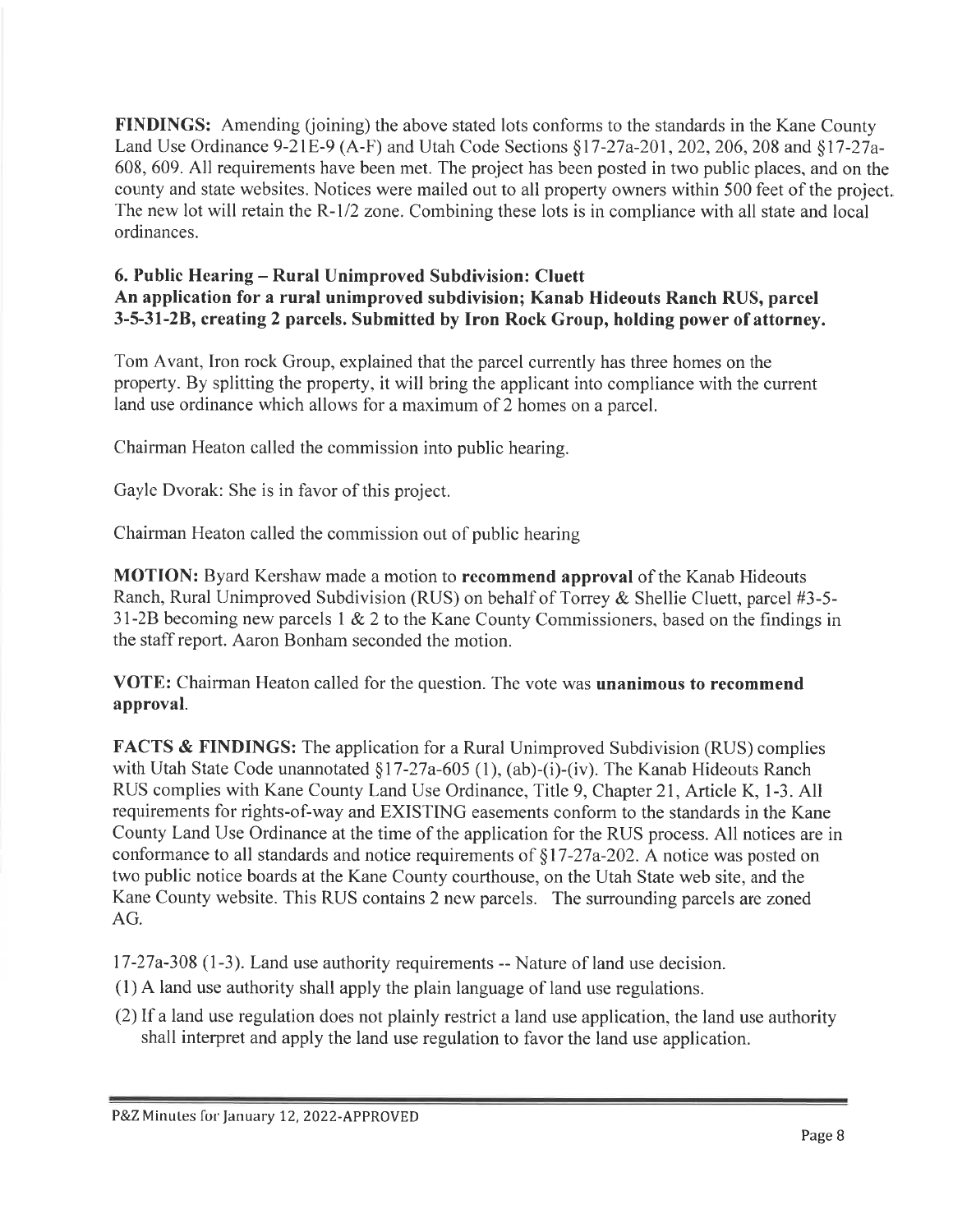(3) A land use decision of a land use authority is an administrative act, even if the land use authority is the legislative body.

7. Public Hearing - Platted Unimproved Subdivision: Bramble Investment Group LLC An application for a platted unimproved subdivision; Stagwood Platted Unimproved Subdivision, parcel 8-6-15-2D2, creating 2 parcels. Submitted by Iron Rock Group, holding power of attorney.

Shannon explained that this property is split by a county road. Ordinance allows a lot under 10 acres in this circumstance.

Chairman Heaton called the commission into public hearing.

(No Comments)

Chairman Heaton called the commission out of public hearing.

**MOTION:** Aaron Bonham made a motion to **recommend approval** to the Kane County Commissioners the Stagwood Platted Unimproved Subdivision for parcel #8-6-15-2D2 becoming two properly subdivided parcels, based on the findings in the staff report. Byard Kershaw seconded the motion.

VOTE: Chairman Heaton called for the question. The vote was unanimous to recommend approval.

**FACTS & FINDINGS:** The application for the Stagwood Platted Unimproved Subdivision complies with Utah State Code unannotated §17-27a-605 (1), (ab)-(i)-(iv). Stagwood PLUS complies with Kane County Land Use Ordinance, Title 9, Chapter 21, Article M, 1-4. All requirements for rights-of-way and EXISTING easements conform to the standards in the Kane County Land Use Ordinance at the time of the application for the PLUS process. All notices are in conformance with all standards and notice requirements of  $\S17-27a-202$ . A notice was posted that was visible to the public for 10 days prior, on two public notice boards at the Kane County courthouse and Utah State and Kane County websites. This PLUS contains two parcels, one 1.41 acre parcel and old parcel 8-6-15-2D2 with 13.68 acres. Ranch Drive splits the 1.41 acre parcel from the parent parcel 8-6-15-2D2 which will become Parcel 1 with 12.27 acres. The 1.41 acre parcel was split off in 2005. With Ranch Drive splitting the parcel in half the PLUS is a mechanism to record the parcels legally without further issues.

- (1) A land use authority shall apply the plain language of land use regulations.
- (2) If a land use regulation does not plainly restrict a land use application, the land use authority shall interpret and apply the land use regulation to favor the land use application.
- (3) A land use decision of a land use authority is an administrative act, even if the land use authority is the legislative body.

#### 8. Public Hearing – Ordinance 2022-1: Revising KCLUO Chapter 5

P&Z Minutes for January 12, 2022-APPROVED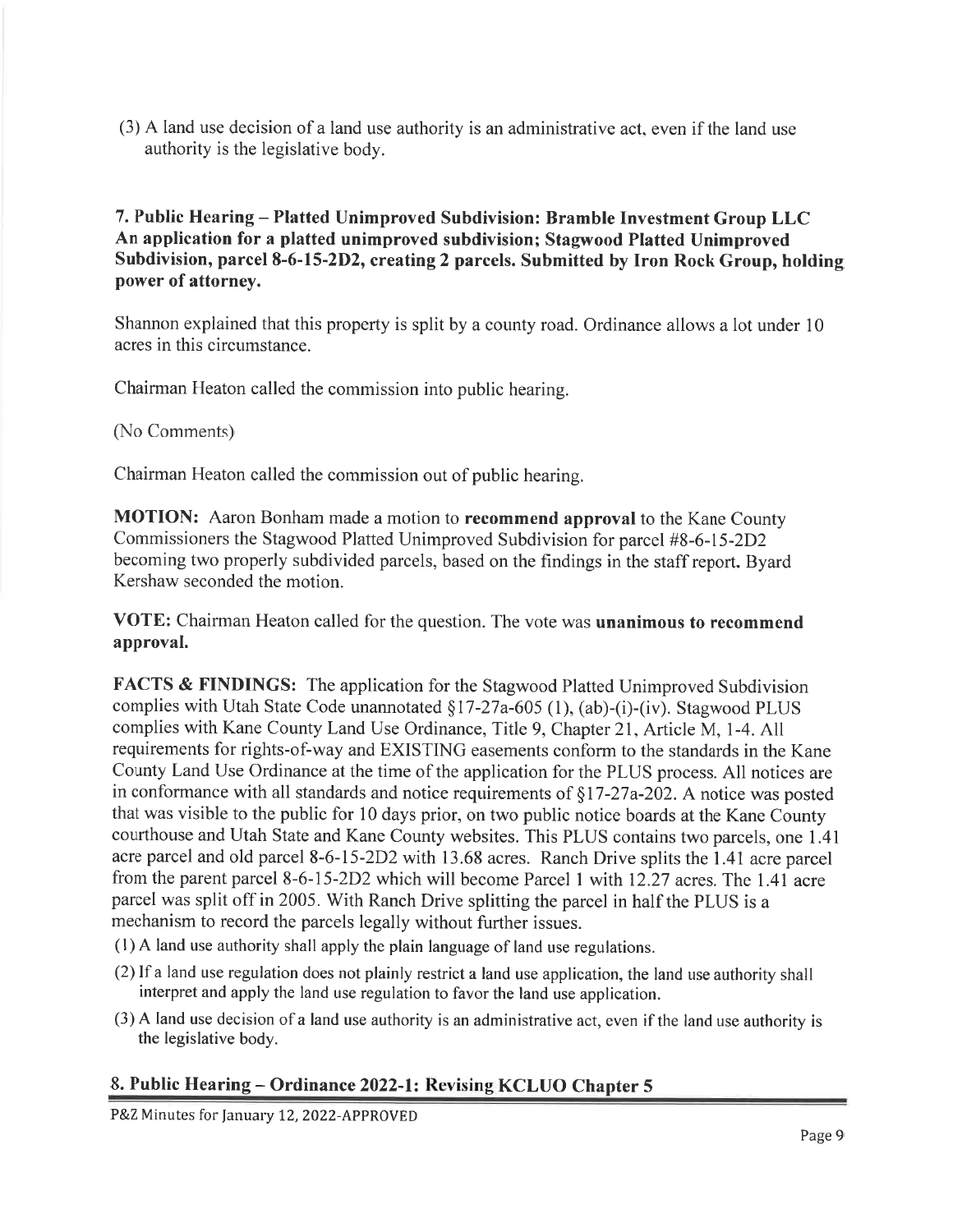#### An ordinance revising KCLUO Chapter 5: addressing the size of glamping units.

Charee suggested that the P&Z strike out the 500 square foot limit for glamping units. It would still be possible to regulate the size of the units through a conditional use permit.

Tom clarified that there are a lot of structures that look like tents but are really framed building with a canvas cover. If they have fabric walls, the building department considers them a tent. If they have framed walls, the building department considers them a building and requires sprinklers.

Gwen suggested changing the size limit to 774 feet. Rob questioned the definition of glamping in our ordinance. He does not feel like a building with a fabric facade constitutes a glamping unit. Tom explained that parts of the structure, such as the canvas roof, are a semi-permanent product and would eventually need to be replaced.

Chairman Heaton called the commission into public hearing.

Matt Fischer: He asked for the P&Z to designate a definite size limit.

Rachel Bettencourt: She thinks of glamping as tents. She feels that (7) 774 square foot units on one parcel would have an impact on the neighbors.

Lorraine Sheridan: She asked if there is a distinction between yurts, domes and glamping tents.

Peggy Stone: She questioned if the ordinance is still at 7 sites for 10 acres.

Charee clarified that a total of 7 sites are allowed in the AG zone. If someone would like more than 7 sites they would need a zone change.

Chairman Heaton called the commission out of public hearing,

Tom explained that a standard hotel room is 450 square feet and the 500 square feet requirement is just larger than that. Aaron suggested taking out a size limit and addressing the size through the CUP. Gwen expressed the need to have a number so as to treat everyone equally. Tom recommended a designated size with a statement that says "unless approved by the CUP".

**MOTION:** Gwen Brown made a motion to **recommend approval** to the County Commissioners increasing the glamping unit size from 500 square feet to 774 square feet with the ability to increase the size through a conditional use permit. Aaron Bonham seconded the motion.

VOTE: Chairman Heaton called for the question. The vote was unanimous to recommend approval.

9. Public Hearing – Ordinance 2022-03: Revising KCLUO Chapter 5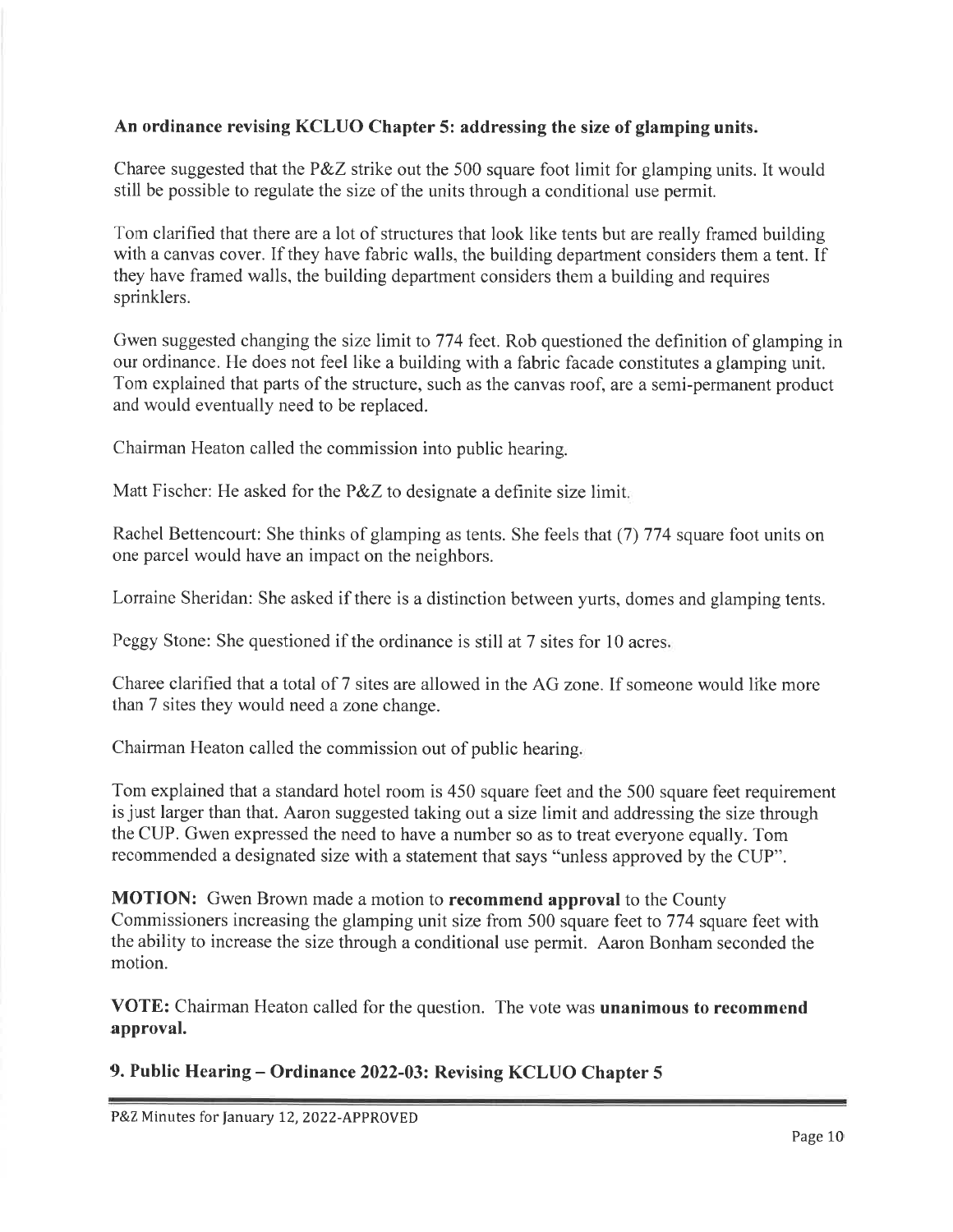#### An ordinance revising KCLUO Chapter 5: amending the Rural Zones uses table.

Charee stated that the rural zone was developed to be a bridge between AG and Commercial. It was intended for uses of a recreational nature, uses that the public would not mind having closer to them

Wade explained that the uses tables was put together very quickly with the idea of coming back and reviewing the uses. This zone was created to be a less impactful zone than commercial and the uses table needs to reflect that.

Charee reminded the P&Z that everything listed in the Residential and Agricultural uses tables are also allowed in the Rural zone and do not need to be included in the Rural zone uses table.

It was suggested that some of the uses be restricted by size rather than totally removed.

The P&Z decided to remove all the redlined items this evening and bring the rest back for review next month. (Attachment #1). Commissioner Heaton requested they leave a private helipad conditional in the RU-40 zone. "Gift shop" will also remain on the uses table.

Chairman Heaton called the commission into public hearing.

Rocel Bettencourt: She feels this is a step in the right direction

Gayle Dvorak: She likes this. She asked if it is possible for the public to get more information prior to the next meeting.

Chairman Heaton called the commission out of public hearing.

MOTION: Aaron Bonham made a motion to postpone this item to next month. Byard Kershaw seconded the motion.

VOTE: Chairman Heaton called for the question. The vote was unanimous to postpone.

#### 10. Ordinance 2022-05: Revising Chapters 1 & 21 An ordinance revising KCLUO Chapter 1: aligning public notice requirements with state code and Chapter 21: clarifying notification requirements when amending a plat.

Charee explained that we are amending the public notice requirements to match with state code notice requirements, as well as changing the notice requirement for amending a plat to read "within 500 feet of the affected property".

Chairman Heaton called the commission into public hearing.

Peggy Stone: She is concerned that with larger properties there is a limited number of people getting notified.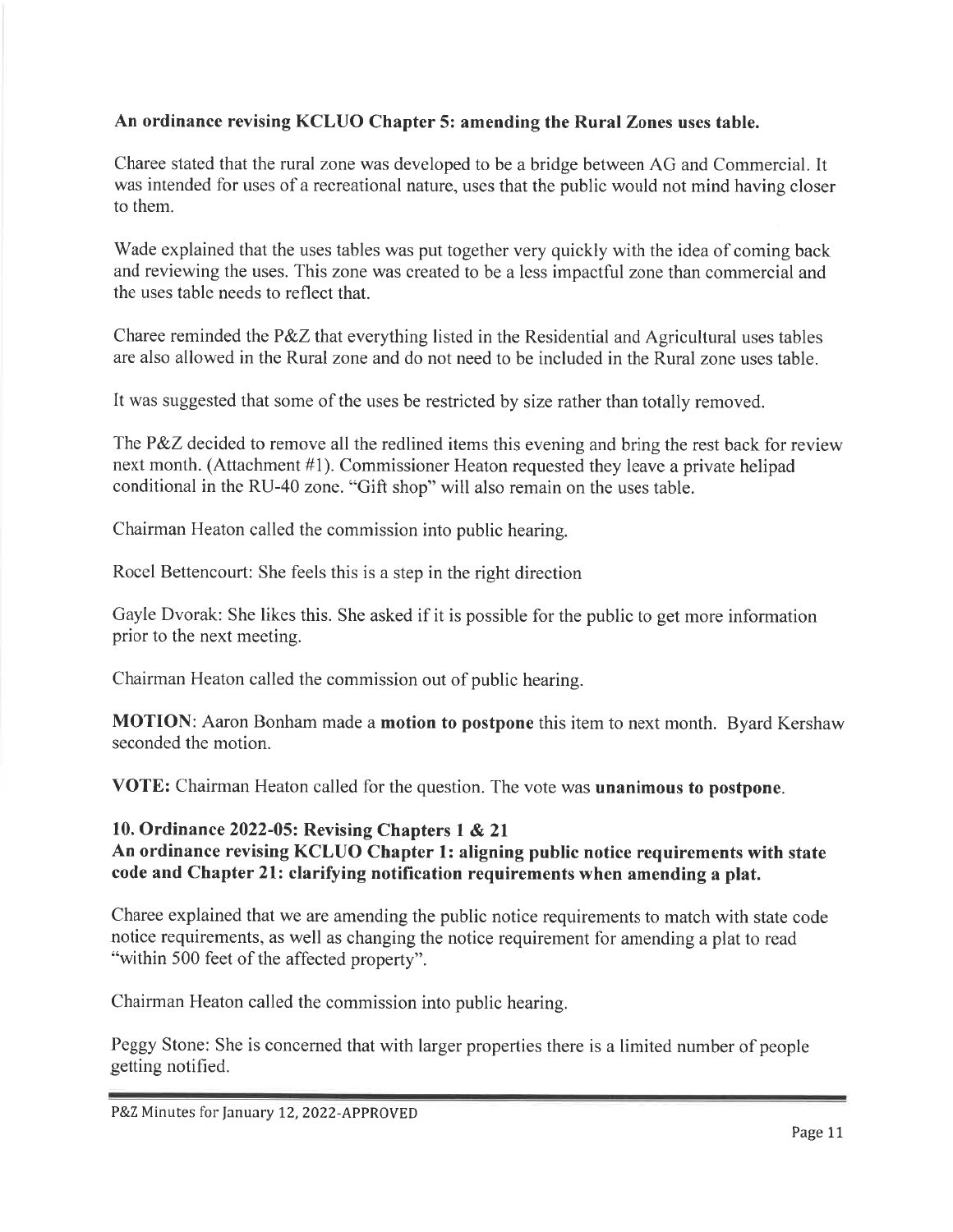Chairman Heaton called the commission out of public hearing.

**MOTION:** Byard Kershaw made a motion to **recommend approval** to the County Commissioners, revising KCLUO Chapter 1; aligning public notice requirements with state code and Chapter 21; clarifying notification requirements when amending a plat. Aaron Bonham seconded the motion.

**VOTE:** Chairman Heaton called for the question. The vote was **unanimous to recommend** approval.

11. Discussion regarding eliminating the Residential  $\frac{1}{2}$  and Residential 1 zones. A discussion, led by Commissioner Wade Heaton, on eliminating the R-1/2 and R-1 zones in the county.

Commissioner Heaton expressed the concern that people are moving into unincorporated areas in the county and expecting municipal services. They do not understand the difference between city and county services. The county is struggling to sustain the services already being provided. He presented the idea of not allowing the creation of new  $\frac{1}{2}$  acre and 1 acre lots. The  $\frac{1}{2}$  acre and 1 acre lots that currently exist would be grandfathered in.

Gwen and Aaron are in favor of eliminating the  $\frac{1}{2}$  and 1 acre zones. Doug is agreeable to eliminating the R-1/2 zone. Tom asked about  $\frac{1}{2}$  acre lots in a PUD where density is addressed. Rob stated that PUDs are still in the unincorporated county. Aaron suggested clarifying expectations in the subdivision ordinance.

Staff was directed to put this on next month's agenda for further discussion.

Byard Kershaw made a motion to adjourn. Gwen Brown seconded the motion. Meeting was adjourned at 8:59 pm.

d Use Authority Chair

Doug Heaton

Administrative Assista

Wendy Allan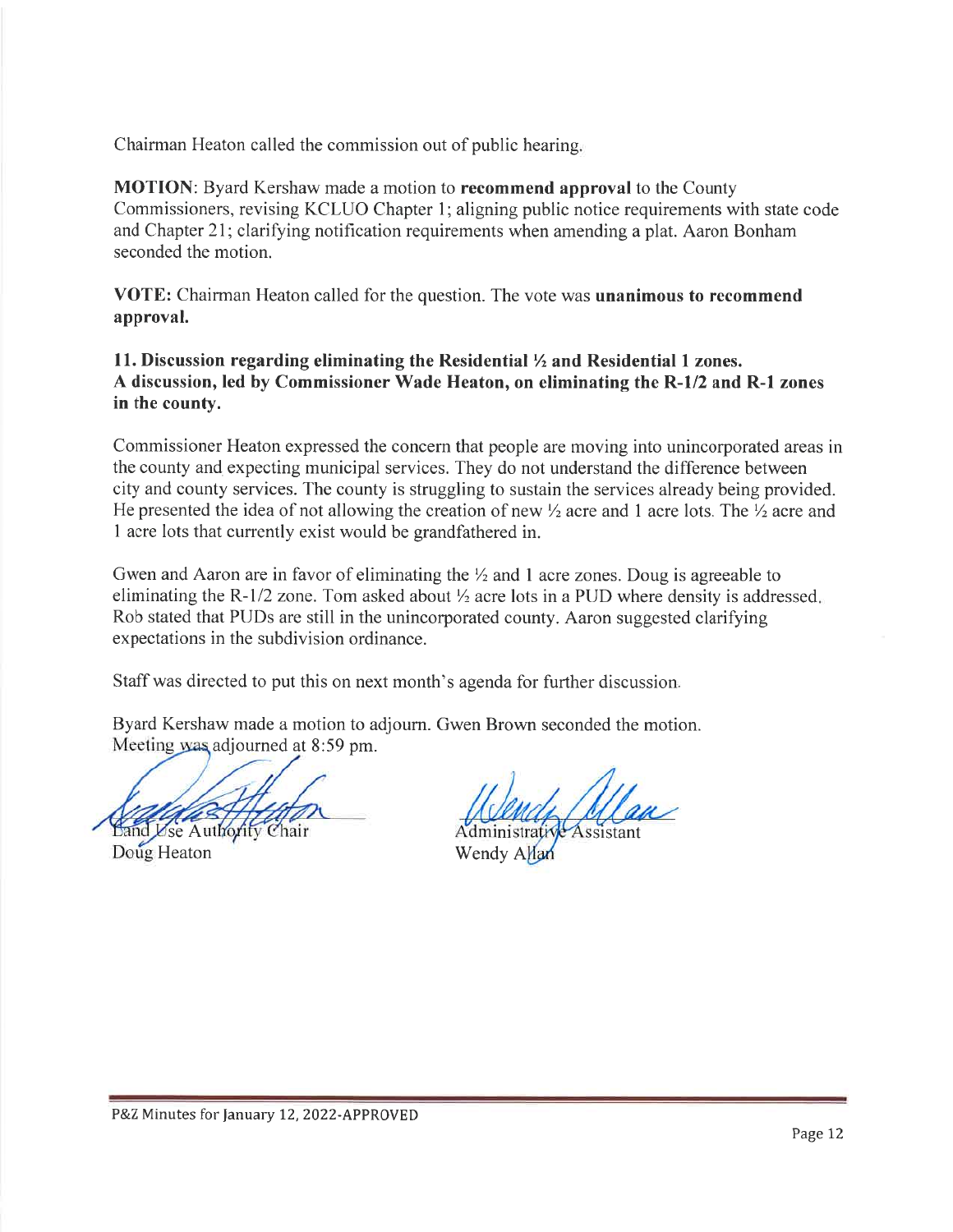#### **KANE COUNTY ORDINANCE NO. O 2022-3**

#### **AN ORDINANCE AMENDING TITLE 9 CHAPTER 5 OF THE KANE COUNTY LAND USE ORDINANCE TO REVISE USES TABLE FOR RURAL ZONES**

**WHEREAS**, the Kane County Planning Commission held a duly noticed public hearing and then voted to recommend changes to the Kane County Land Use Ordinance to the Kane County Board of Commissioners; and

**WHEREAS**, the Kane County Board of Commissioners, in a duly noticed public meeting, received the recommended changes to the Kane County Land Use Ordinance and desires to enact the recommendations; and

**WHEREAS,** the purpose of this amendment to the Kane County Land Use Ordinance is to revise the uses in the RU-10 and RU-40 zones; and

**WHEREAS,** the purpose of this change is to revise the allowed uses in the Rural Zones, removing some of the higher impact commercial uses so as to allow for economic growth and development in otherwise low density, rural, agricultural land using the Rural Zones for larger tourism developments of a commercial nature; and

**WHEREAS**, the statutory authority for this ordinance is found in Utah State Code, §17-27a-102, §17-27a-302, §17-27a-501 through 506, §17-27a-505.5 and § 17-53-201;

#### **NOW THEREFORE, THE COUNTY LEGISLATIVE BODY OF KANE COUNTY, STATE OF UTAH, ORDAINS AS FOLLOWS:**

Additions to the Ordinance are indicated with an underline, and deletions from the ordinance are indicated with a strike-through. Instructions to the codifiers are italicized and inside parenthesis.

(*Instructions to Codifiers:*

**//**

#### **Title 9 Land Use Chapter 5 AGRICULTURAL ZONE AND RURAL ZONES**

**//**

#### **9-5B-6: USES TABLE:**

| <b>Use</b>                                                            | <b>Rural 10</b> |             | <b>Rural 40</b>    |
|-----------------------------------------------------------------------|-----------------|-------------|--------------------|
| <b>Use</b>                                                            |                 | Rural<br>10 | <b>Rural</b><br>40 |
| Accessory buildings and uses customarily incidental to permitted uses |                 | D           |                    |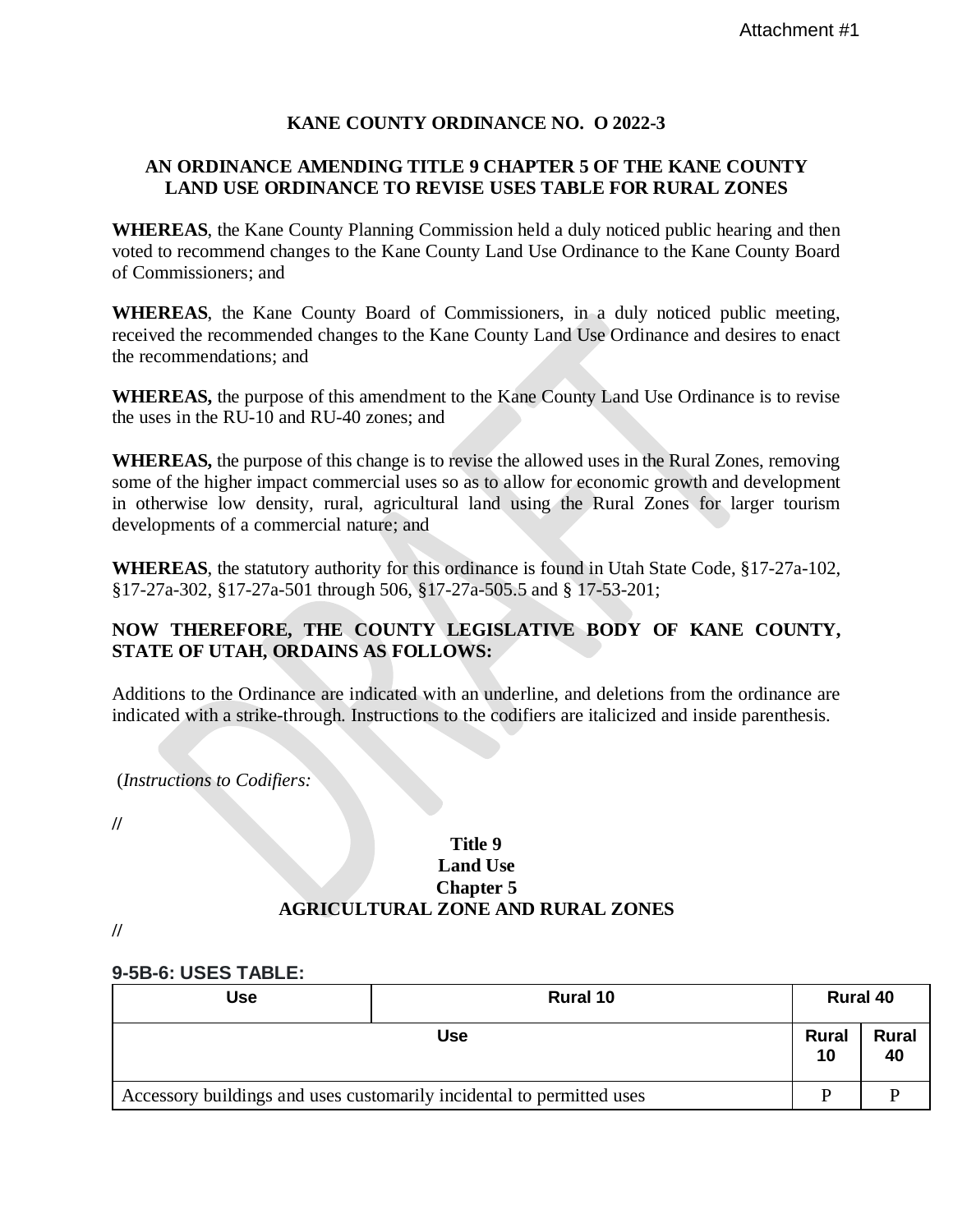| Animal shelter, commercial                                                                                                                                                    |                         | $\mathcal{C}$ |
|-------------------------------------------------------------------------------------------------------------------------------------------------------------------------------|-------------------------|---------------|
| Animal shelter, private                                                                                                                                                       | $\mathbf{P}$            | P             |
| <b>Bed and breakfast</b>                                                                                                                                                      | E                       | ₽             |
| <b>Bicycle</b> shop                                                                                                                                                           | P                       | $\mathbf{P}$  |
| Building with a height greater than 35 feet                                                                                                                                   |                         | $\mathcal{C}$ |
| Cafe, cafeteria, catering establishment, restaurant (not a drive through)                                                                                                     |                         | $\epsilon$    |
| Campground/glamp-ground with up to 14 sites for the first 10 acres, and an additional 8<br>sites for each additional 10 acres up to a maximum of 70 sites on 80 acres or more |                         | $\mathcal{C}$ |
| Carbonated and purified water sales                                                                                                                                           | $\mathbf{P}$            | $\mathbf{P}$  |
| Construction equipment and supply trailer, temporary                                                                                                                          | $\epsilon$              | $\epsilon$    |
| Construction field office, temporary                                                                                                                                          | $\epsilon$              | $\epsilon$    |
| Dance hall; dancing                                                                                                                                                           | $\mathbf{P}$            | $\mathbf{P}$  |
| Drive-ins; refreshment stand, eating and/or drinking place (nonalcoholic)                                                                                                     | $\mathbf{P}$            | $\mathbf{P}$  |
| <b>Duplexes</b>                                                                                                                                                               | $\mathbf{P}$            | $\mathbf{P}$  |
| Electrical power substation or overhead lines with base structure greater than 70 feet in<br>height                                                                           | $\epsilon$              | $\epsilon$    |
| Flea market, or swap meet                                                                                                                                                     | $\epsilon$              | $\epsilon$    |
| Fruit, fruit juice store; fruit and/or vegetable stand, or store; natural health food store                                                                                   | P                       | $\mathbf{P}$  |
| Garage; publie                                                                                                                                                                | $\epsilon$              | $\epsilon$    |
| Gift shop; hobby                                                                                                                                                              | P                       | $\mathbf{P}$  |
| <b>Golf</b> courses                                                                                                                                                           |                         | $\mathbf{P}$  |
| Group home                                                                                                                                                                    | ₽                       | ₽             |
| Guest homes                                                                                                                                                                   | $\overline{\mathbf{P}}$ | $\mathbf{P}$  |
| Helipad, commercial                                                                                                                                                           |                         | $\epsilon$    |
| Helipad, private                                                                                                                                                              |                         | $\mathcal{C}$ |
| Home occupation                                                                                                                                                               | $\mathbf P$             | $\mathbf P$   |
| Kennel and/or catteries (private)                                                                                                                                             | $\mathbf{P}$            | $\mathbf{P}$  |
| <b>Livestock</b>                                                                                                                                                              | $\mathbf P$             | $\mathbf{P}$  |
| Lodges, residential                                                                                                                                                           | $\epsilon$              | $\epsilon$    |
| Miniature golf course                                                                                                                                                         | P                       | P             |
| Parks and other recreational areas                                                                                                                                            | $\mathbf{P}$            | P             |
| Parking lot incidental to a use conducted on the premises                                                                                                                     |                         | $\mathbf{P}$  |
| Parking lot not incidental to a use conducted on the premises                                                                                                                 |                         | $\mathsf{C}$  |
| Park models                                                                                                                                                                   | $\epsilon$              | $\epsilon$    |
| Personal agriculture, the tilling of the soil, the raising of crops, horticulture, and<br>gardening, personal                                                                 |                         | $\mathbf{P}$  |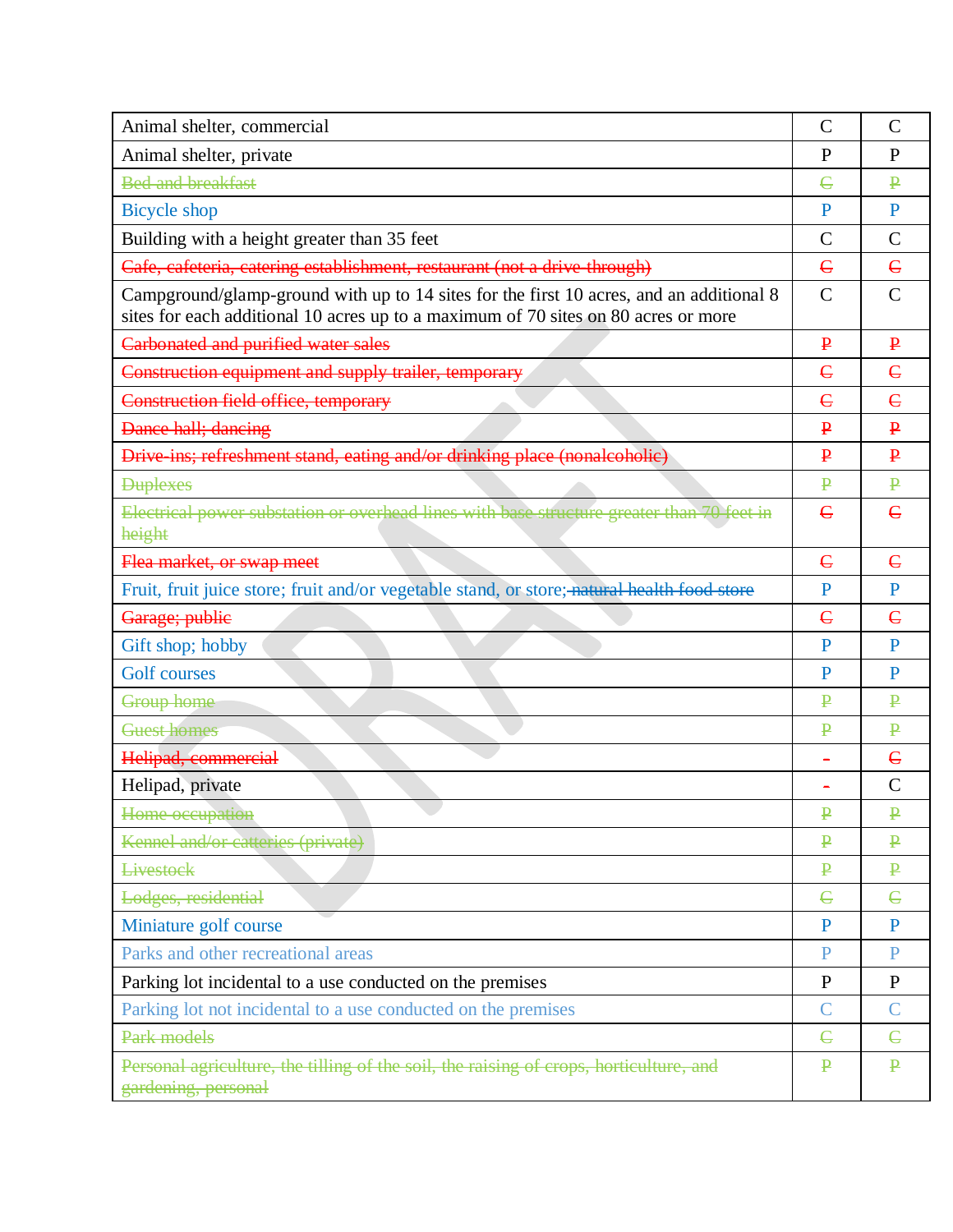| Public parks and playground Maybe Accessory Use?                                                                                                                                                                             | P             | P            |
|------------------------------------------------------------------------------------------------------------------------------------------------------------------------------------------------------------------------------|---------------|--------------|
| Public, quasi-public, and private service utility lines, pipelines, power lines overhead<br>lines with base structure over 70 feet                                                                                           |               | ₽            |
|                                                                                                                                                                                                                              | $\epsilon$    |              |
| Radio/television wireless transmitting towers                                                                                                                                                                                |               | $\epsilon$   |
| Reception center and/or wedding chapel                                                                                                                                                                                       |               | P            |
| Recreational center, recreational camp, facilities or area that is private and/or<br>commercial                                                                                                                              |               | P            |
| Recreational vehicle park                                                                                                                                                                                                    | $\mathcal{C}$ | $\mathsf{C}$ |
| Radio/television wireless transmitting towers                                                                                                                                                                                | $\epsilon$    | $\epsilon$   |
| <b>Residential facilities</b>                                                                                                                                                                                                | ₽             | ₽            |
| Rock/souvenir shops                                                                                                                                                                                                          | $\mathbf{P}$  | $\mathbf{P}$ |
| Secondhand shop, antiques, conducted within a building or enclosure                                                                                                                                                          |               | $\mathbf{P}$ |
| Seed/feed store                                                                                                                                                                                                              | P             | P            |
| Single family dwelling (1 per lot or parcel)                                                                                                                                                                                 |               | ₽            |
| Solar panels attached to a residential home producing less than 25 kW of energy                                                                                                                                              |               | ₽            |
| Swimming pool, not accessory use                                                                                                                                                                                             | $\mathbf{P}$  | $\mathbf{P}$ |
| Temporary buildings for uses incidental to construction work, including living quarters<br>for a guard, night watchman or family, which buildings must be removed upon<br>completion or abandonment of the construction work |               | $\mathbf{P}$ |
| <b>Tiny homes</b>                                                                                                                                                                                                            | $\epsilon$    | $\epsilon$   |
| Tourist and tour guide companies or services                                                                                                                                                                                 | $\mathsf{C}$  | P            |
| Vacation rental and/or short term rental                                                                                                                                                                                     | $\mathbf{p}$  | ₽            |
| Veterinary                                                                                                                                                                                                                   | $\epsilon$    | $\mathbf{P}$ |

//

End of Ordinance

This Ordinance shall be deposited in the Office of the County Clerk, and shall take effect fifteen (15) days after the date signed below.

The County Clerk is directed to publish a short summary of this Ordinance with the name of the members voting for and against, together with a statement that a complete copy of the ordinance is available at the Office of the County Clerk, for at least one publication in a newspaper of general circulation in the county, or as otherwise permitted and required by Utah State Law.

ADOPTED this \_\_\_\_ day of \_\_\_\_\_\_\_ 2021.